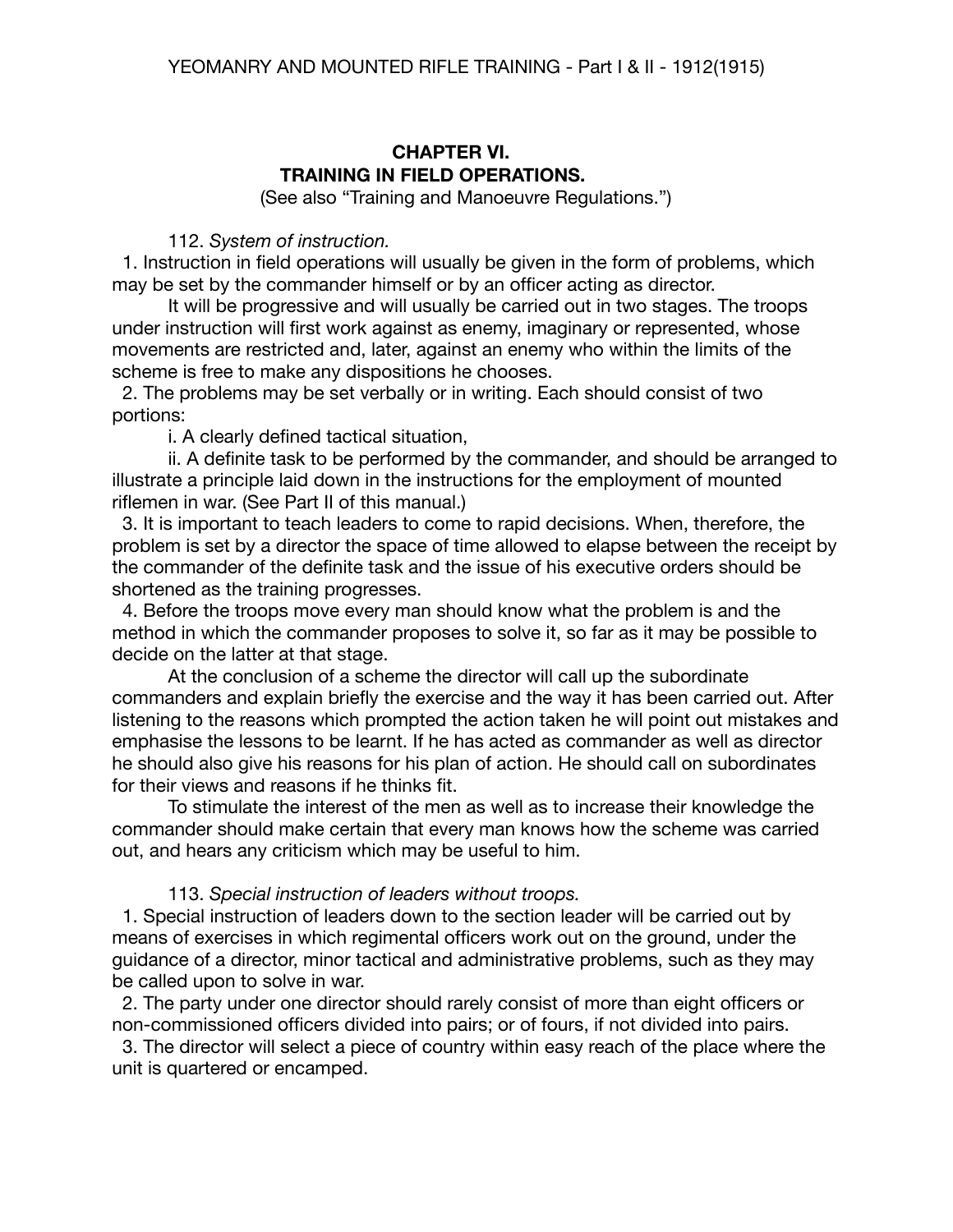He will go over the selected ground carefully before the exercise begins and plan a series of situations involving tactical problems concerning the handling of small bodies of troops.

 4. The following exercise for the instruction of junior officers and N.C.Os. indicates the nature of the problems which may be set for solution:

Force: One squadron acting as advanced guard of a brigade.

The squadron advances.

Problem I. The point of the vanguard is suddenly fired on, describe the action of the commander of the point.

Problem II. The action of the vanguard when news of the presence of the enemy is received.

Problem III. the action of the advanced guard commander when he hears that the vanguard cannot advance.

Problem IV. the action of the troop leader of the main guard who has been sent with his troop to outflank the enemy.

 5. On arrival on the ground the first situation is issued and each pair is directed to describe shortly in a note book what action would have been taken; the object in having the solutions written is to ensure that, before the discussion on each problem takes place, each pair has arrived at definite solution. The director will indicate the time and place where the solutions have to be handed in. The length of time given for each problem will vary according to the nature of the problem and to the aptitude of those under instruction. It is, however, important that leaders should receive progressive training in making quick decisions and that sufficient time should be allowed for appreciation of the influence of the ground.

The director should make certain that the decisions are arrived at after the ground has been seen and not merely by reference to a map.

When all the solutions have been handed in the director will assemble the party and ask one of each pair to state the views of the pair. He will then discuss the various solutions and give his decisions explaining the influence exercised by the features of the ground.

 6. From three to four hours is sufficient time for an exercise to last. A conference may be held subsequently to emphasise points of importance raised during the day.

## 114. *Instruction in fire tactics.*

1. For instruction in fire tactics it is by no means necessary to parade with horses, for much of the preliminary work can be carried out without them.

 2. It must be impressed on the men that an ability to hit the target on the range, to judge distance accurately, and to make intelligent use of cover, are by themselves insufficient to render troops successful in action.

In addition the tactical principles laid down in Chapter XI must be understood, and men must be trained to work rapidly under the direction of their leader, and to support each other.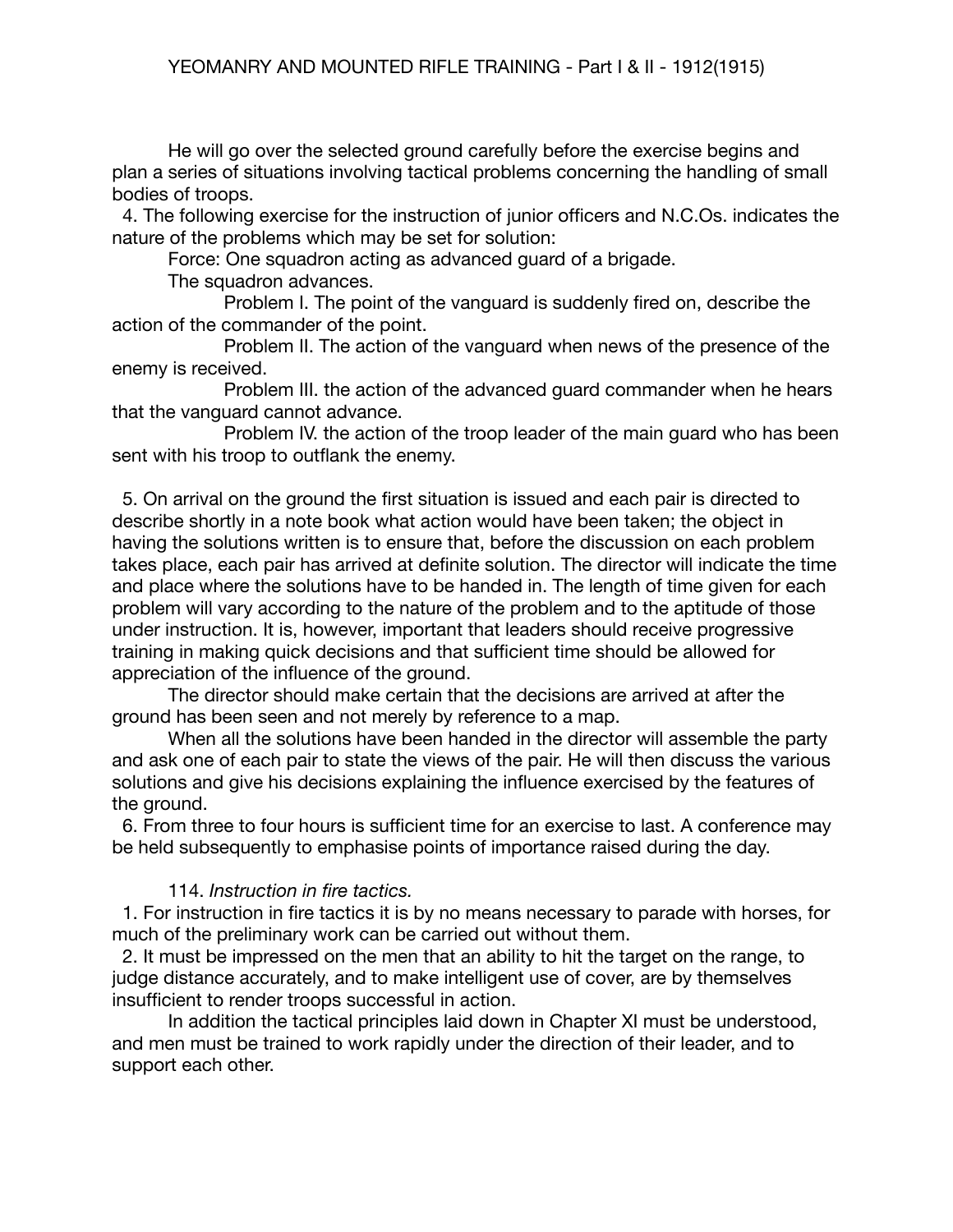3. It is important that stress should be laid on the necessity for *offensive* tactics.

Commanders must endeavour to foster in their men an aggressive spirit, and they must teach them that a determined enemy will not be beaten or driven off his ground merely by long range fire.

4. As far as possible the supply of ammunition should be practised.

 5. When opposing sides are working against each other no firing is to take place within fifty yards and bayonets will not be fixed.

### 115. *Instruction of machine gun sections. Omitted*

### 116. *Instruction in reconnaissance.*

1. As a rule scouts should be practised in working against troops, and not in exercises against other scouts or against flags. When troops are working against a skeleton enemy scouts may be attached with advantage to the latter. The ordinary course of squadron, regimental, and brigade training should provide ample opportunity for teaching the ground work of scouting, but continuous operations extended over several days are also valuable.

 2. Schemes for reconnaissance should illustrate the difficulties which must be overcome when transmitting information in war. To this end it may be advisable occasionally to arrange for the interception of the despatch riders.

 3. In all reconnaissance exercises practice should be given in reporting on the enemy and on the country, both in writing and verbally.

 4. Officers and non-commissioned officers should be taught by covering long distances at various paces on horseback, to estimate distances of several miles.

#### 117. *Instruction of scouts and despatch riders.*

 1. Every mounted rifleman should receive some training in reconnaissance and those who show special ability a further training as scouts or despatch riders.

2. In every regiment the following should be the minimum number of trained scouts:

1 officer, scout leader.

1 serjeant scout.

8 regimental or 1<sup>st</sup> class scouts.

16 squadron or 2<sup>nd</sup> class scouts.

Scouts will be classified annually as  $1<sup>st</sup>$  and  $2<sup>nd</sup>$  class.

Every second lieutenant should be instructed in the details of the work of a scout, and should qualify as a  $1<sup>st</sup>$  class scout before he can be considered fit for promotion.

 3. In addition to the above there will be at least four trained despatch riders in each squadron. These will not only be trained to find their way across country with verbal or written messages, but also in such details as are necessary for carrying out the duties of orderlies. For instance, they should know by name and be able to recognise the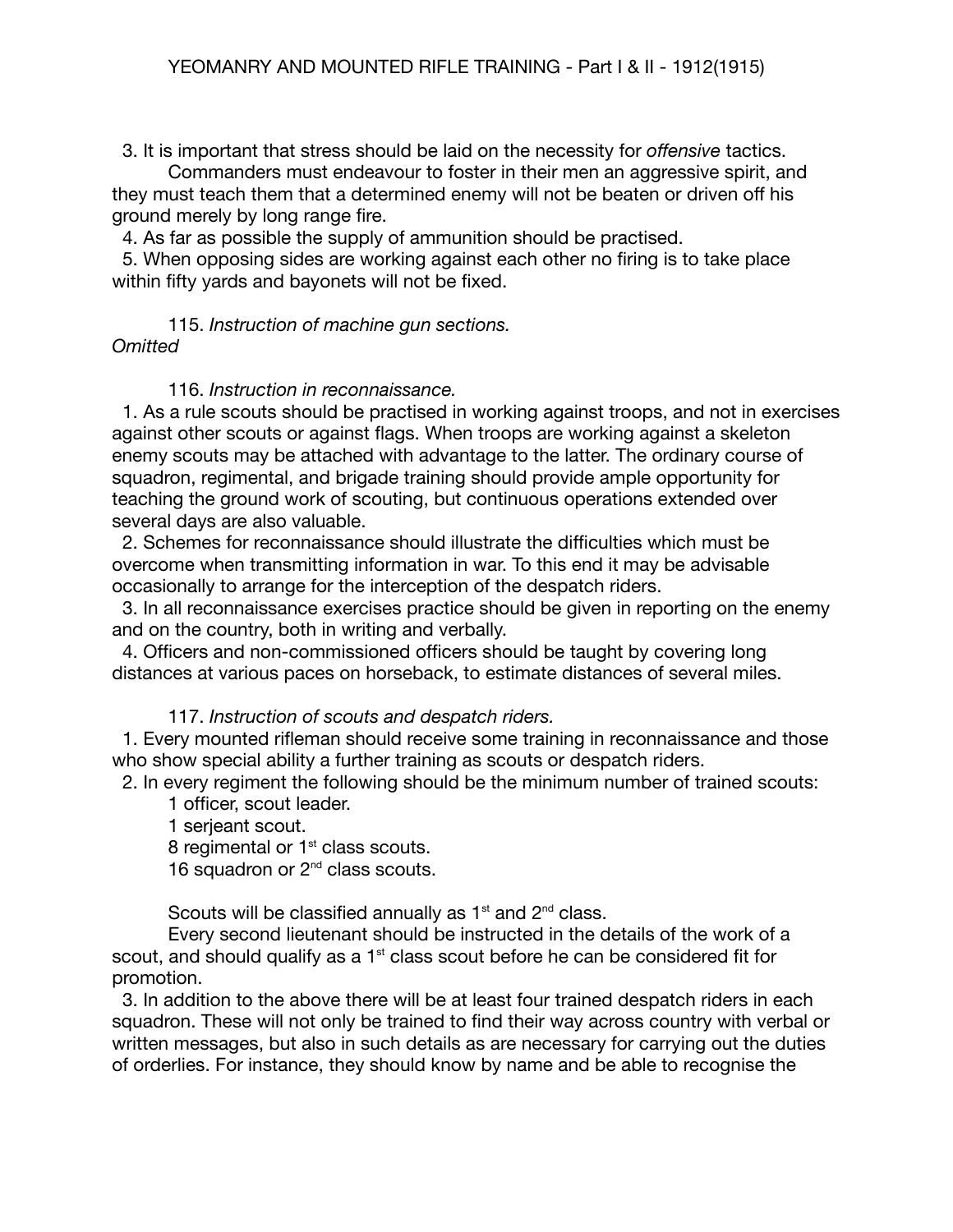commanders of other units in the brigade and the commander and staff officers of the force with which their regiment or brigade is working.

 4. Scouting is learnt by reading and hearing of the experiences of other scouts, and by intelligent and constant practice. A scout must be impressed with the feeling that during training as well as on service, he is implicitly trusted by his commander to carry out his work honestly; that to attain success, he must combine pluck with common sense and cunning; that he must be prepared to sacrifice himself if necessary; and that great personal credit and honour are attainable as a result of successful work whatever may be his rank.

 5. The following are the subjects in which the scouts should receive special instruction. As far as time permits these subjects should also be included in the training of all mounted riflemen.

*i. Ability to find the way.* The scout must be taught to find the way in a strange country by an ordinary map or rough diagram; by memory of the map; by the stars, sun, and compass; by land marks; by questioning natives of the country.

*ii. Use of eye and ear.* He should be practised in observing the same distant object both with and without glasses; in noting small signs or details, both far away and underfoot; in interpreting various sounds; and in the use of all his senses at night.

*iii. Concealment.* The importance of taking cover and of selecting a background to suit the colour of his clothing, &c., should be emphasised; of remaining perfectly still; of concealing his horse by making him lie down or keeping his head towards the enemy; of avoiding the sky line; of the use of trees; of selecting look-out points when on the move, and getting from one to another quickly, and unseen.

*iv. Getting across country.* Instruction should be given in practical cross-country riding, in the crossing of such obstacles as railway embankments, dykes, wire fences, rivers and canals, and in riding from point to point.

*v. Reporting.* As the result of a scout's work depends on his ability to furnish a useful report, he should receive special instruction in this subject.

*vi. Sketching.* When the man has learnt to read a map, elementary instruction should be given in enlarging maps. Judging distances both long and short by eye and by time, and by night as well by day.

*vii. Horsemastership.* A scout should know how to save his horse on a long reconnaissance; how to water, feed and rest his horse; how to detect and treat lameness; how to prevent and treat galls. He should have practice in knee haltering, linking, rounding up horses, &c.

 6. After receiving elementary instruction in the foregoing, the men should be practised in scouting as individuals or in company with others.

Special instruction should be given in the selection of look-out points and in moving quickly from one point to another without being seen; detecting and reporting ambuscades and posts of the enemy.

Instructors must exercise their ingenuity in devising interesting schemes and competitions.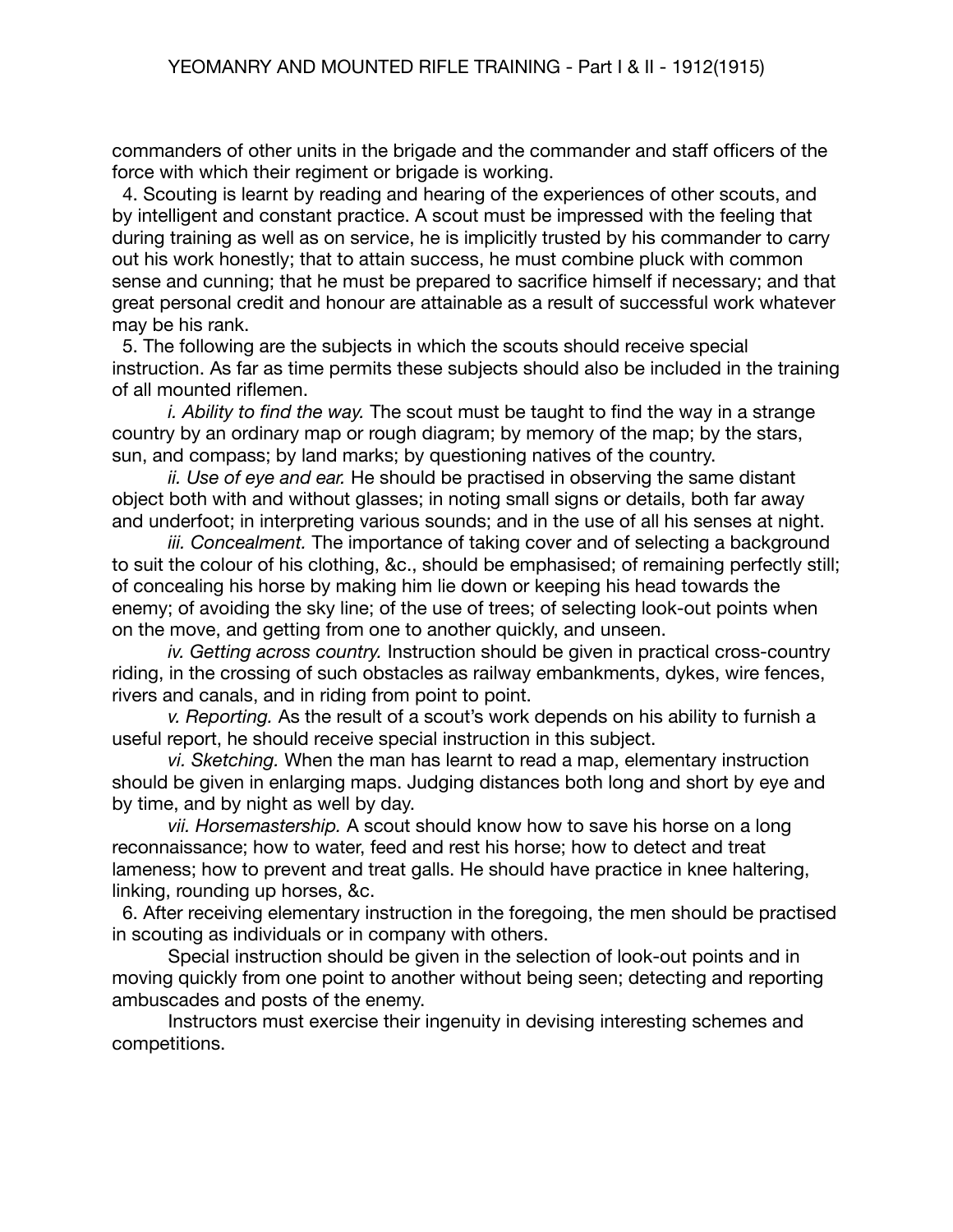7. Every scout should be occasionally sent out on patrol for distances of fifty miles or more in order to develop his powers of finding his way, to teach him to save and look after his horse, and to develop generally his intelligence and self-reliance.

Trained scouts should as a rule work in pairs, but young soldiers should be sent out alone, to carry out definite missions, with a view to improving their self-reliance.

### 118. *Instruction in the transmission of information.*

 1. This will usually be practised in connection with reconnaissance schemes and scouting exercises.

 2. Despatch riders will be practised in forming connecting posts between reconnoitring detachments and the main body both on the move and at the halt, passing messages, verbal as well as written, from one to the other, and registering the despatches as they go through.

 3. In addition to using despatch riders, troops will be practised as far as is possible, in making use of other means of sending back information, *i.e.,* by telegraph, by signal, by wireless, &c.

 4. Troops should be practised in transmitting messages verbally. Opportunities for practice of this kind may be found at all stages of training.

119. *Elementary instruction in night operations. (See also Sec. 167.)* 1. The success of night operations in war depends to a large extent on practise and training in peace. Much of the instruction can be carried out during winter afternoons and evenings. It will often be unnecessary to use horses during the training.

 2. The elementary training should consist in explanations followed by practical work. The following may be taken as a general guide as to the methods to be adopted in carrying out the elementary instruction:

*i. Visual training.* One man of a section should march away and be stopped by voice or pre-arranged signal as soon as he is out of sight. He should call out the number of paces he has taken. The same man should then advance towards the section from some distance further off, and be stopped as soon as he becomes visible, later counting his paces to the section.

It should be explained that:

i. Ability to see in the dark increases with practice.

ii. Objects are more visible when the moon is behind the observer than when it is in front of him.

iii. An observer may stand up when he has a definite background and should lie down when he has not.

When the men have been practised in observing a man approaching at a walk they should be similarly practised in observing a man who is endeavouring to approach unseen.

*ii. Training in hearing.* Instruction will be carried out on similar lines to visual training. At first the advance of a single man should be listened for, gradually the